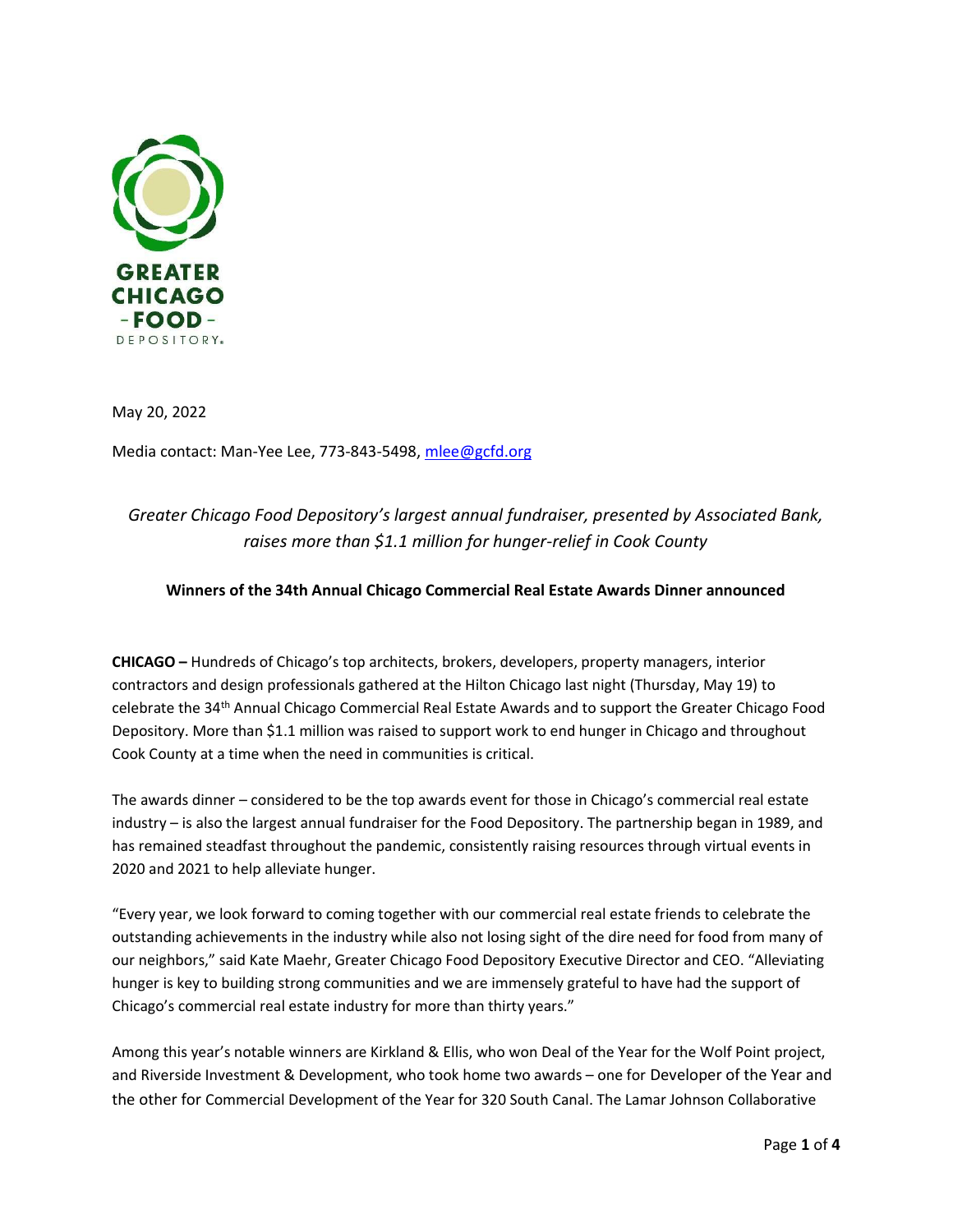was named Architect of the Year and Community Impact Project of the Year for POPCourts! in the Austin neighborhood.

Another big winner of the evening was triple awardee CBRE, winning Project Manager, Property Management Company, and Retail Broker of the Year.

Meanwhile, the Special Achievement of the Year award went to Goettsch Partners and PJArchitects for their collaboration on the Pepper Family Wildlife Center at Lincoln Park Zoo.

And the Gamechanger Award presented by Associated Bank went to esteemed developer, contractor, entrepreneur, philanthropist, and civic activist Elzie Higginbottom. Higginbottom has been an active member of Chicago's real estate community for over 50 years and is known for his commitment to stimulating economic development in some of the City's most underserved neighborhoods. He is the Founder and Chairman of East Lake, Chicago's largest black-owned development and management firm, and the Founder of Burling Builders, a full service general contracting company.

The awardees were chosen by a group of industry professionals and presented last night. Emily Marquardt served as Event Chair and Andy Christensen of Partners by Design was Vice Chair. The event was presented by Associated Bank and the media sponsor was Crain's Chicago Business. Ventas sponsored the VIP reception. CRG, LJC and Clayco sponsored the cocktail reception, and The Telos Group sponsored the Brown Bag Challenge. Corey McPherrin of Fox 32 Chicago served as master of ceremonies.

# FULL LIST OF WINNERS - 34th ANNUAL CHICAGO COMMERCIAL REAL ESTATE AWARDS

#### Architect of the Year

Lamar Johnson Collaborative

#### Architect/Interior Design of the Year

Eastlake Studio

#### Build to Suit Project of the Year

Harbor Freight Tools Chicago

#### Community Impact Project of the Year

POPCourts! in the Austin neighborhood (Lamar Johnson Collaborative)

#### Commercial Development of the Year

320 South Canal (Riverside Investment & Development)

#### Industrial Development of the Year

• Bridge Point North Phase III (Bridge Industrial)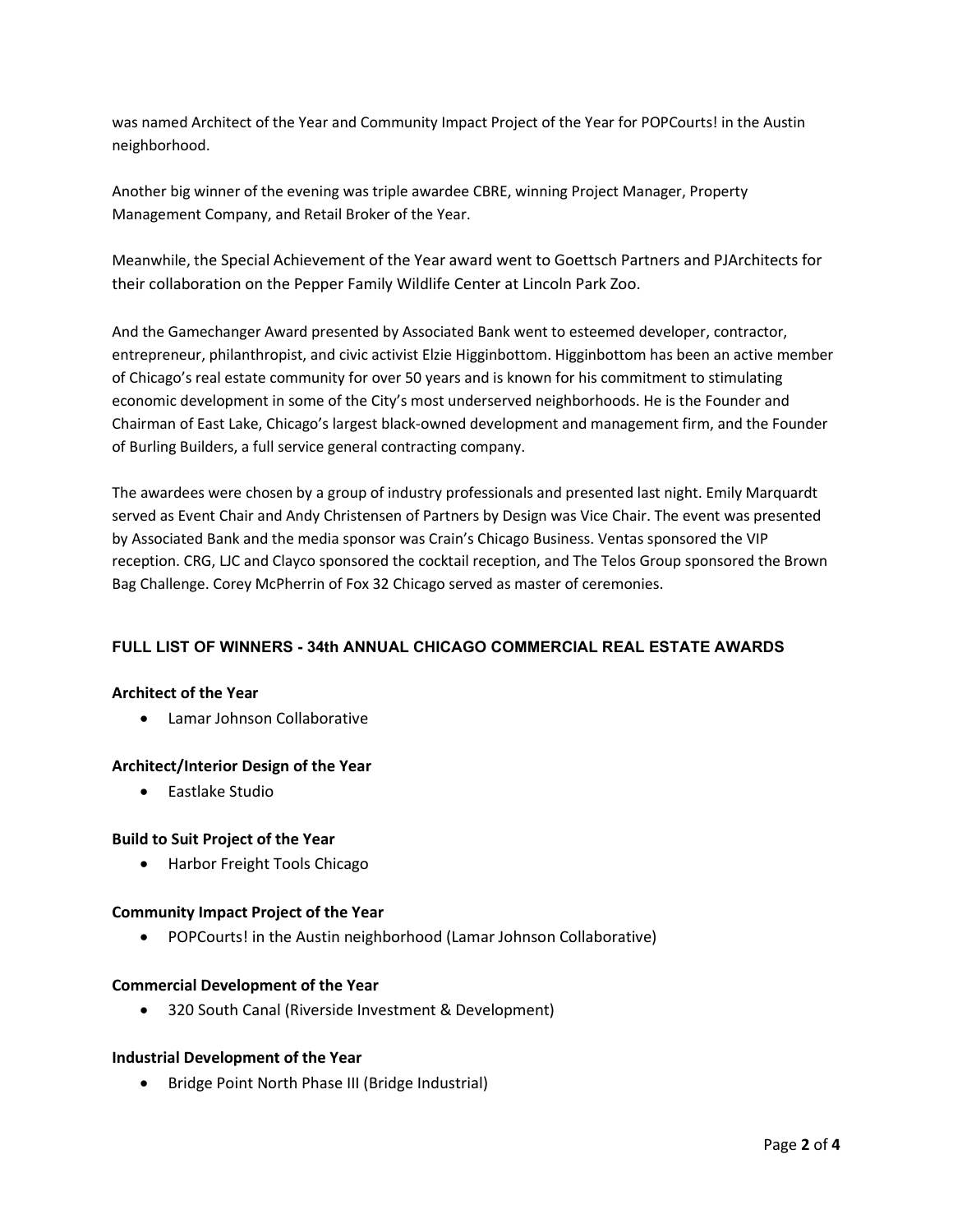# Engineering Project of the Year

James Hardie Industries (Syska Hennessy Group)

#### Deal of the Year

Kirkland & Ellis LLP, Wolf Point (Newmark & Savills)

#### Developer of the Year (Chicago/Suburban)

Riverside Investment & Development

# Residential Development of the Year

• One Chicago (JDL)

#### Industrial Broker of the Year

 Jason West, Sean Henrick, Michael Magliano, Doug Pilcher & Ryan D. Klink (Cushman & Wakefield)

#### Interior Contractor of the Year (Tenant Projects)

Executive Construction Inc.

#### Interior Contractor of the Year (Owner Projects)

• Skender

#### Interior Design Firm of the Year

• Partners by Design

#### Investment Broker of the Year Private Capital Market

• Paul Tesdal, Danny Spitz, Jason St. John & Brewster Hague (Greenstone Partners)

#### Investment Broker of the Year- Institutional Market

 Bruce Miller, Jeffrey Bramson, Jaime Fink, Patrick Shields, Sam DiFrancesca, Keith Largay & Lucas Borges (JLL)

#### Office Broker of the Year

Joe Learner, Robert Sevim, Adam Southard, Jon Azulay, Alex Greene & Cullen Hurley (Savills)

#### Office Property Representative of the Year

• Nikki Kern (The Telos Group LLC)

# Project Manager of the Year

CBRE Project Management